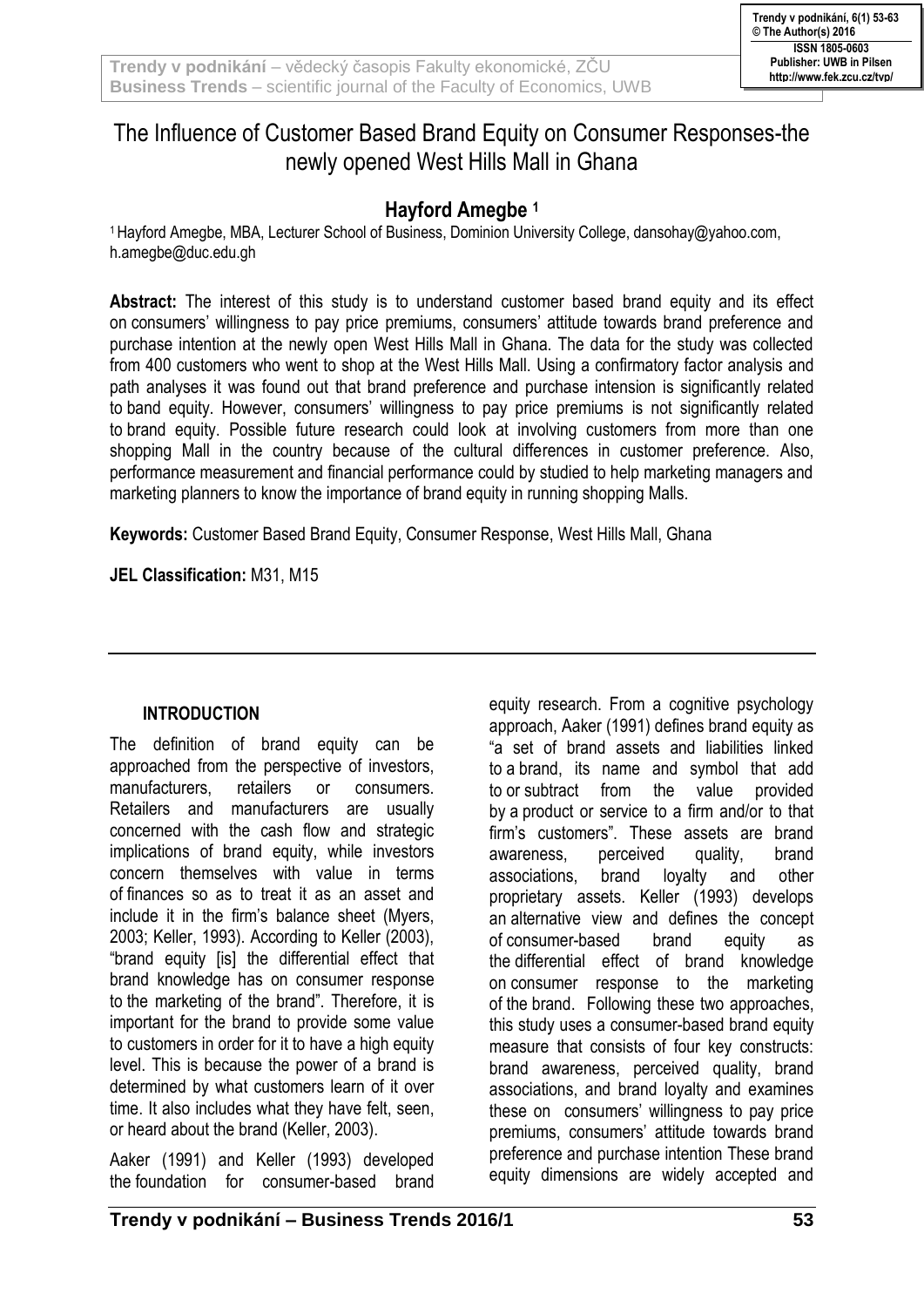used by numerous researchers (e.g. Yoo et al., 2000; Kim et al., 2003; Pappu et al., 2005; Lee and Back, 2010; Pike et al., 2010; Kim and Hyun, 2011).

### **1. BRAND AWARENESS**

Brand awareness is the first step to creating brand equity. This dimension refers to whether consumers can recall or recognise a brand and is related to the strength of a brand's presence in consumers' minds (Aaker, 1996). Perceived quality and brand associations are also two key dimensions of brand equity. Perceived quality refers to the perception of the overall quality or superiority of a product or service relative (Keller, 2003), while brand associations are the concepts that have links to the brand name in consumer memory (Keller and Lehmann, 2006).

Brand awareness involves linking the brand to different associations in memory (Keller, 2003). Therefore, consumers must first be aware of a brand to later have a set of brand associations (Aaker, 1991). Brand awareness affects the formation and the strength of brand associations, including perceived quality (Keller, 1993; Pitta and Katsanis, 1995; Keller and Lehmann, 2003; Pike et al., 2010).

# **1.1 Perceived quality**

Perceived quality refers to the judgement or perception about the superiority of the product compared to others in the same category or close substitutes. It is the ability of a product to offer the necessary level of satisfaction better than other alternatives. As explained by Baldauf et al. (2003), the quality of a product is a significant resource that enables the firm to achieve competitiveness. When the firm creates a brand, they need to communicate the essence of the brand with the aim of positioning it in the minds of the audience in the marketplace so as to match the characteristics of the brand to the needs and expectations of the consumers. According to Hamann et al. (2007), branding contributes greatly to providing security and assuring customers of the quality of products.

The development of powerful brands in a market arises from consistently providing a compelling experience to customers. The experience is achieved through the distribution channels, the product on offer, physical environment, employee behaviour and brand communication. These factors largely contribute to making the brand tangible to consumers (Abimbola and Vallaster, 2007). Having a high-quality brand is not only a prerequisite to being competitive in a market; it enables also the company that owns the brand to become attractive in the marketplace (Urde, 1994). The service encounter provided by the firm to its customers serves as the strongest impression of quality of the brand; hence, every interaction between the firm and its customers affects the brand image (De Chernatony and Drury, 2006).

### **Brand association**

According to Lassar et al. (1995), brand association refers to the relative strength of a consumer's positive feelings towards the brand. The interaction between customers and other relevant stakeholders has an influence on the brand equity of the firm. It has been argued by some researchers that when the customers' experience of a product or brand is positive, the brand becomes stronger and there is a positive reputation of the brand (Abimbola and Vallaster, 2007). A study by Hamann et al. (2007) reveals that buyers often patronize and are also willing to pay premium prices for those products that are branded when they have a choice to select from products that fall into the same category. Buyers eventually identify with the brand and they also form some emotional bond with and sentimental attachment to the brand (Lassar et al., 1995). Consumers use the name of the brand to make inferences about the quality of a product they are not familiar with mainly because the brand name tends to build a reputation of the product as a result of the associations it has by virtue of its name and the utility or value of the product (Lassar et al., 1995). Some researchers (Simmons, 2007) explain that a brand evokes in the mind of customers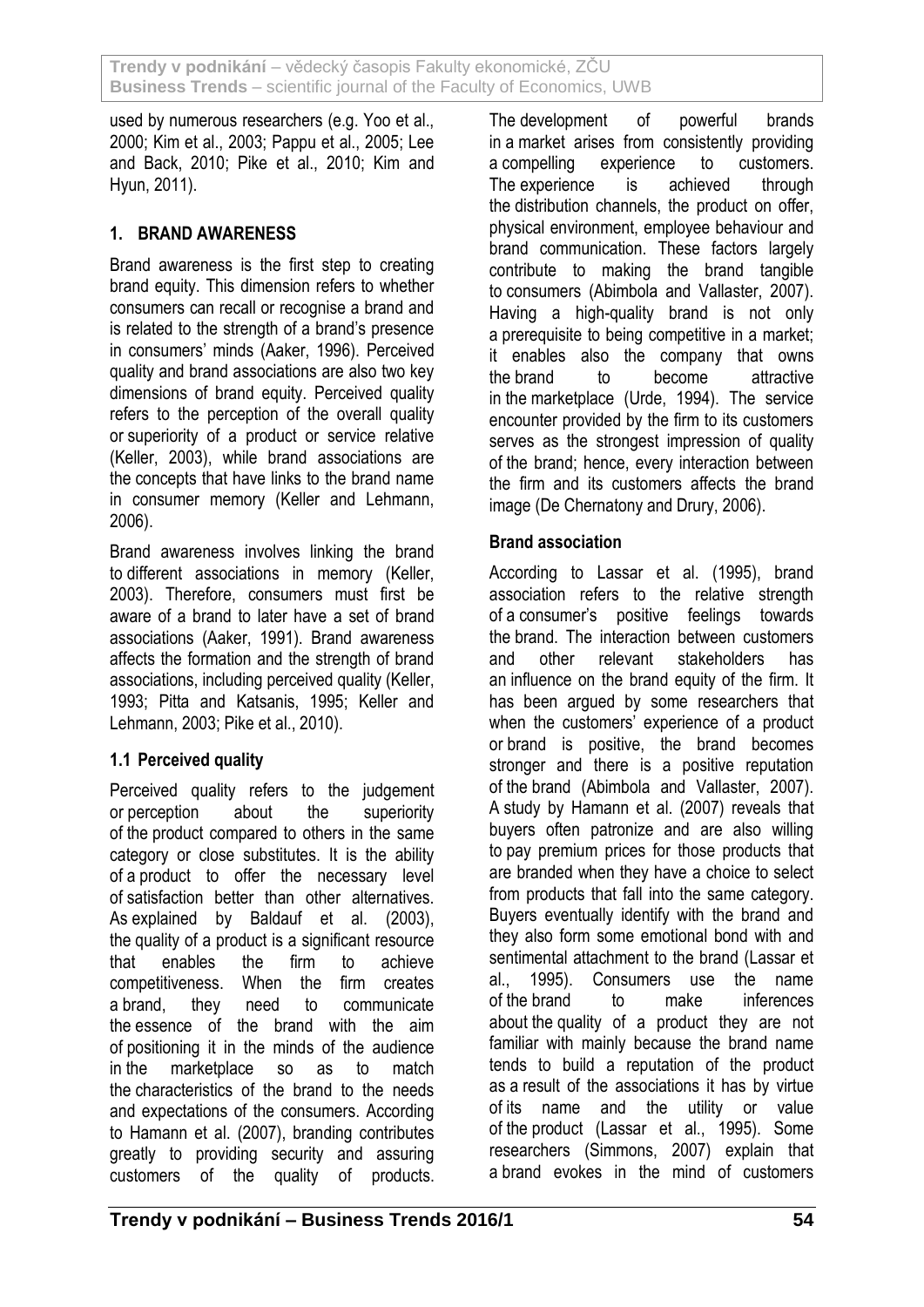a certain presence, personality and product or service performance. The associations can be either a functional consequence or a symbolic meaning (O'Loughlin and Szmigin, 2005). According to Balmer and Gray (2003) buyers are usually persuaded to believe in some perceived cordiality associated with a particular brand. Hence, consumers tend to consume the brand and associate themselves with the brand to identify who they are, who they wish to be and/or how they wish to be seen. Brands become competitive in the marketplace as a result of the associations and behaviour of consumers towards them. Simply put, buyers tend to develop relationship with brands and such a relationship substitutes for human interaction between the firm and its customers. According to Delgado-Ballaster and Munuera-Aleman (2005), this relationship is known as relational market based brand equity.

### **Brand loyalty**

When a customer is loyal to a product or a brand, they consider it as their first option or choice and they are not influenced or affected by the strategies that are employed by competitors to lure them or get their attention (Tong and Hawley, 2009).

Unlike the other antecedents of brand equity, brand loyalty develops from actual buying and usage of the product or brand (Baldauf et al., 2003). It is often indicated by the favourable attitude of consumers towards a brand, demonstrated by repeated purchase of the brand over time (Urde, 1994).

Brand equity is influenced by the subjective evaluation of any direct (e.g. trial, usage) and indirect contact (e.g. advertising, word of mouth) with the brand (Delgado-Ballaster and Munuera-Aleman, 2005; Keller, 1993). Consequently, in order to achieve brand equity, it is important for firms to develop marketing strategies that not win only customers but also build trust and loyalty. Brand loyalty is an important characteristic of brands with high equity (Atilgan et al., 2005; Tong and Hawley, 2009; Aaker, 1991). When a firm succeeds in building loyalty in the marketplace for its products and services, it leads to certain marketing advantages. The marketing advantages include price premiums, market share and greater trade leverage and reduced marketing costs (Delgado-Ballaster and Munuera-Aleman, 2005)

#### **Customer based brand equity effects on consumers' responses**

Building a strong brand with positive equity positively influences firms' performance through its effect on consumers' responses towards brands. This study explores three of these consumer responses: willingness to pay a price premium, brand preference and purchase intention. The willingness to pay a price premium reflects the amount a consumer is willing to pay for a brand in comparison with other brands offering similar benefits. The literature indicates that brand equity has a notable impact on consumers' willingness to pay a price premium (Lassar et al., 1995; Netemeyer et al., 2004). Brand equity makes consumers less sensitive to price increases (Hoeffler and Keller, 2003; Keller and Lehmann, 2003) and more willing to pay a higher price since they perceive some unique value in the brand that no other alternative can provide (Chaudhuri, 1995; Seitz et al., 2010).

### **2. OBJECTIVES OF THE STUDY**

The main objective of this study is to understand customer based brand equity and examines the effect of brand equity on consumers' willingness to pay price premiums, consumers' attitude towards brand preference and purchase intention

#### **3. HYPOTHESIS DEVELOPMENT AND CONCEPTUAL FRAMEWORK**

Building a strong brand with positive equity positively influences firms' performance through its effect on consumers' responses towards brands. This study explores four of these consumer responses: willingness to pay a price premium, attitude towards extensions, brand preference and purchase intention. The willingness to pay a price premium reflects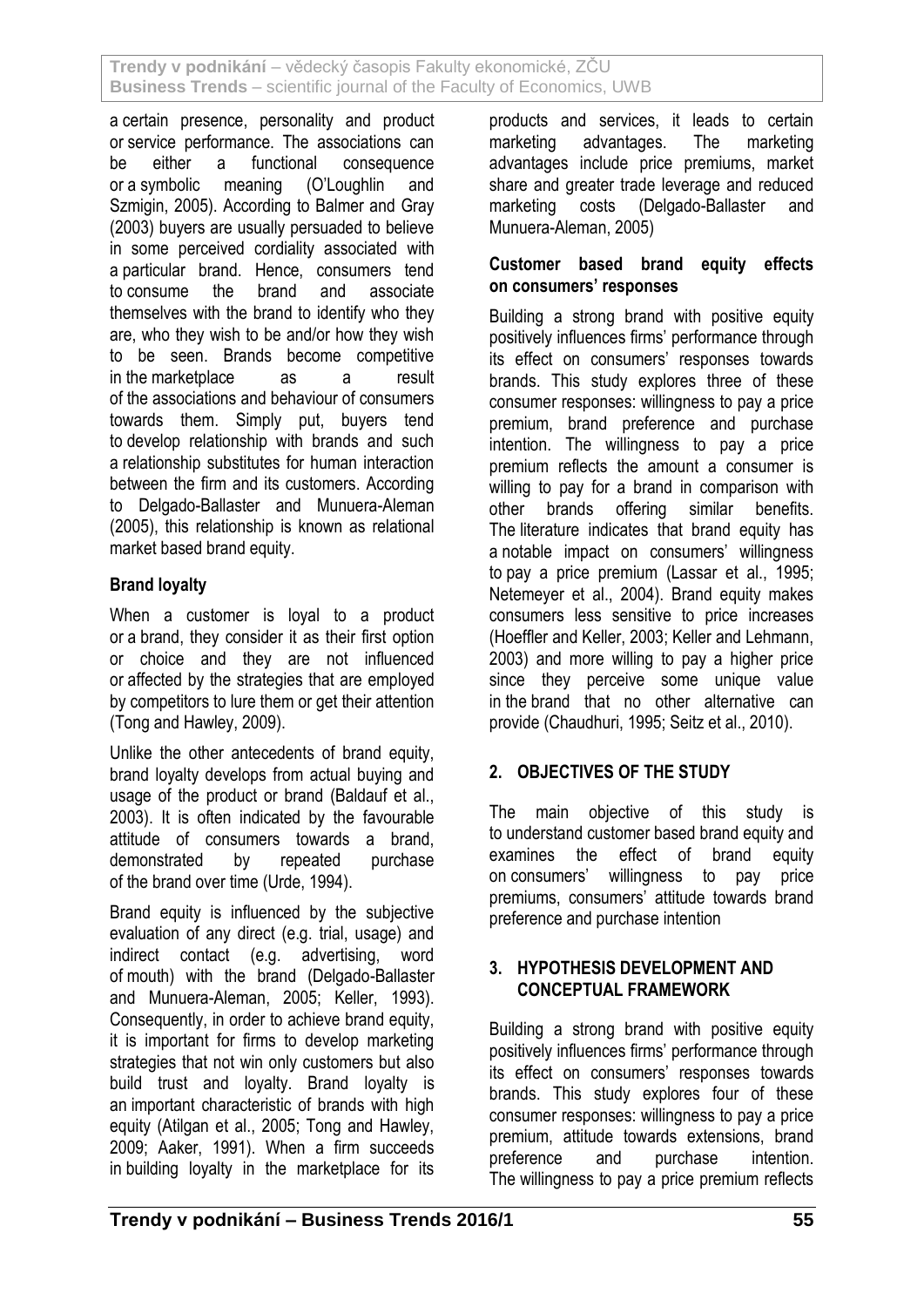the amount a consumer is willing to pay for a brand in comparison with other brands offering similar benefits. The literature indicates that brand equity has a notable impact on consumers' willingness to pay a price premium (Lassar et al., 1995; Netemeyer et al., 2004). Brand equity makes consumers less sensitive to price increases (Hoeffler and Keller, 2003; Keller and Lehmann, 2003) and more willing to pay a higher price since they perceive some unique value in the brand that no other alternative can provide (Chaudhuri, 1995; Seitz et al.,

2010). Thus it is hypothesized that:

• *H1. Brand equity has a positive influence on consumers' willingness to pay price premiums at the Westhill Mall*

Firms with higher brand equity can also extend their brands more successfully (Rangaswamy et al., 1993). One of the main reasons is that endowing a new product with a well-known brand name provides consumers with a sense of familiarity and trust that positively influences their attitude towards the extension, even when they do not have specific knowledge about it (Milberg and Sinn, 2008). The strong support for transfer of knowledge and affect from the parent brand to the extension clearly justifies the key role that brand equity plays in consumers' evaluations of brand extensions (Czellar, 2003). Therefore, brands with higher equity are expected to generate more positive consumer responses towards potential extensions, as the following hypothesis propose:

• *H2. Brand equity has a positive influence on consumers' brand preference at the Westhill Mall*

Brand equity also has a positive impact on consumers' brand preferences. The literature suggests that strong brands get preferential evaluations as well as higher

*.*

overall preference (Hoeffler and Keller, 2003). Similarly, customers who perceive a higher value in a brand are more likely to buy it (Aaker, 1991). Researchers have found a positive effect of brand equity on consumers' brand preferences and purchase intentions. For instance, Cobb-Walgren et al. (1995) found across two categories, hotels and household cleaners, that those brands with higher equity generated greater brand preferences and purchase intentions. Similar results are reported by Tolba and Hassan (2009). Thus the following hypothesis is fomulated:

• *H3. Brand equity has a positive influence on consumers' purchase intention at the Westhill Mall*

According to Hellier et al., 2003 there is a relationship between these two constructs: brand preference and purchase intention the theory of reasoned action has been used to explain the relationships between attitudes, intentions and behaviour (Fishbein and Ajzen, 1975). According to this theory, a favourable attitude towards a brand leads to purchase intention. Hence the following hypothesis is formulated.

• *H4. Brand preference has a positive influence on consumers' purchase intention at the Westhill Mall*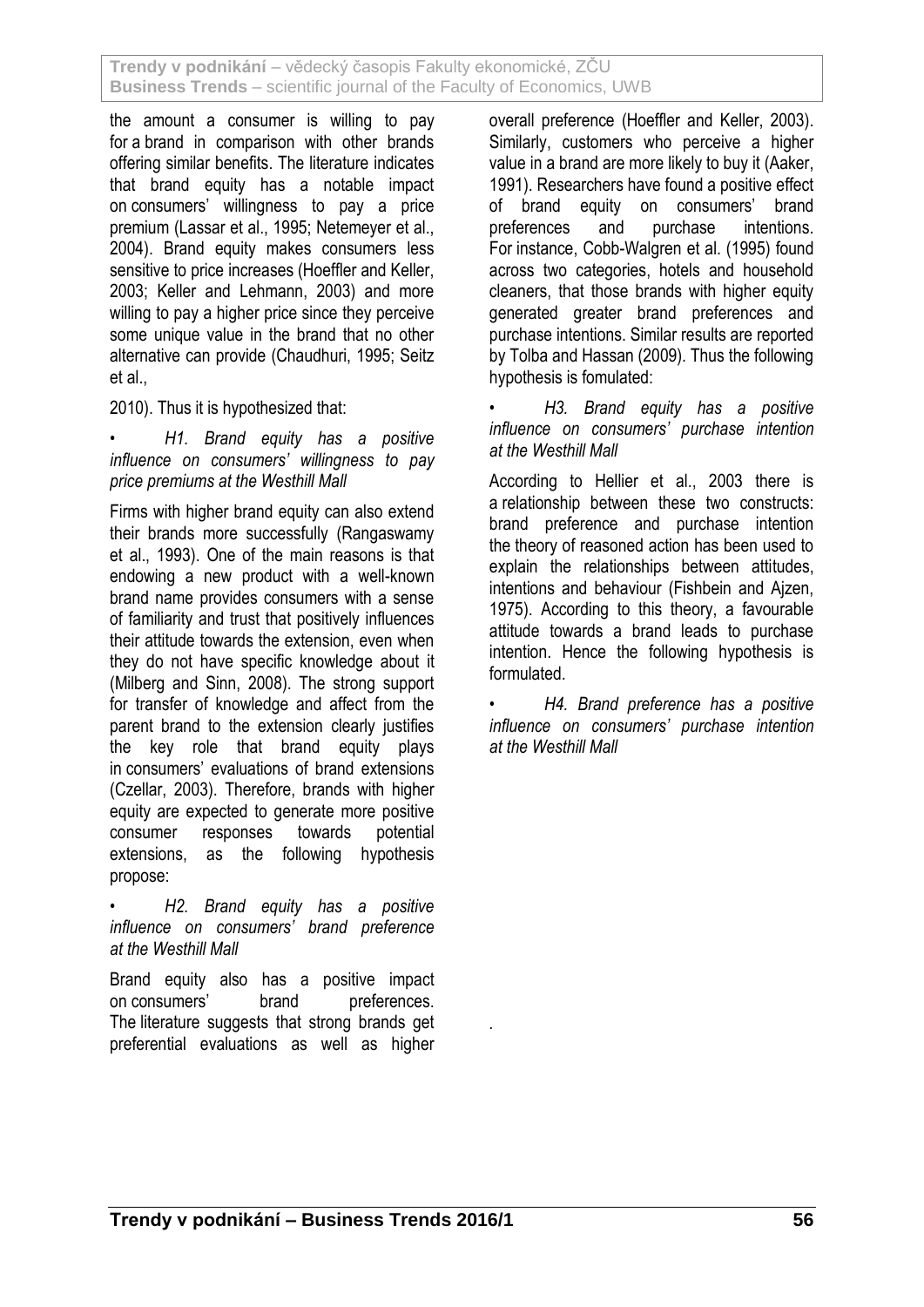### Fig. 1: Conceptual Framework



### **4. METHODOLOGY**

Data will be collected through a survey at the West Hills Mall using quota sampling (by age and sex). The West Hills Mall was selected because it is the biggest mall currently in Ghana with high customer patronage. To deal with administration and response, teaching assistance from the Dominion University were provided with training to do the surveys (Craig and Douglas, 2005). The empirical study used four questionnaires, one for each brand. Each respondent were required to complete one version of the questionnaire and evaluate only one brand. To be eligible for the study, respondents needed to be aware of the focal brand on their questionnaire. A total of 500 questionnaires were completed. Non-valid questionnaires were discarded. Regarding consumers' responses to brand equity, three of the items used in Netemeyer et al. (2004) were adopted to measure the willingness to pay a price premium. Based on Sirgy et al. (1997), brand preference were measured using a three items. Three items on understanding brand equity and the effect of on consumers' purchase intention measure were taken from Yoo et al. (2000). Finally, purchase intention was measured using three items adapted from a previous study by Erdem et al. (2006). A total of 500 questionnaires were administered and out of which 400 were considered valid and were used in the final analysis. A total of 100

questionnaires were eliminated because they were incomplete.

### **5. DATA ANALYSIS AND DISCUSSIONS**

A total of 500 questionnaires were administered and out of which 400 were used to do the analysis. 100 questionnaires were not valid to be included in the analysis. A structural equation modeling was used for confirmatory factor analysis and path analyses. The study used two-step approach recommended by Anderson and Gerbing (1988). First, the measurement model was analyzed to ensure sufficient reliability and validity of the constructs. Second, the hypotheses of the relationships between constructs were tested. Model fit criteria suggested by Hu and Bentler (1999) were used for both the measurement and the structural model: goodness of fit (GFI), adjusted goodness of fit (AGFI), comparative fit index (CFI), root mean square residual (RMR), and root mean square error of approximation (RMSEA). Acceptable models should have (and GFI and CFI greater than 0.90.

### **5.1 Demographic characteristics**

Proctor (2000) explains that demographic data are needed to obtain basic information about the respondent. It provides identification material about the respondent such as age and sex. Demographic data, in addition, helps in the analysis of subgroups within the sample to provide a method for identifying differences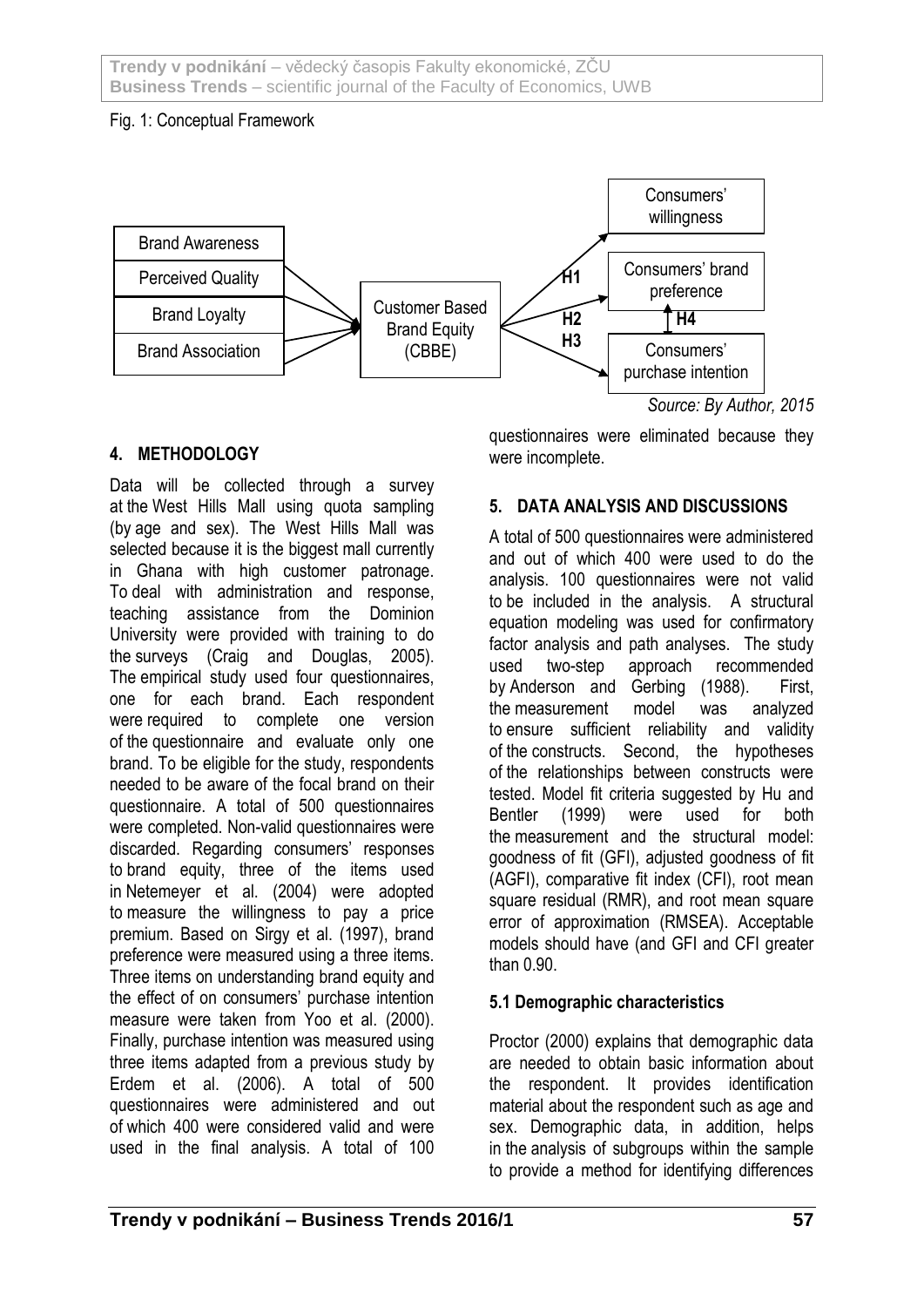in key results in responses by subgroups such as age, sex, etc.The distribution of demographic variables (Table 1) of the sample indicated that the respondents tended to be the youth. Out of the 400 respondents, 47.5 % were male and 52.5 % were female . 77 % of the sample were between the youth ages of 18 years and 30 years. The ratio of respondents to the selected brands was: 8.0% preferred Apple and 17.0 % preferred for Samsung in relation to Consumer Electronics, 13.3% preferred for Barcelos and 11.8 % preferred Food Inn in relation to Food, 10.5 % preferred Wooden and 14.5% preferred GTP/Holland in terms of Fashion, and 16.0 % preferred Guinness and 9.0% preferred club beer in terms of Alcoholic drinks. This gives the current standing of each the brands at the West Hills Mall.

Tab. 1: Demographic Characteristics

| <b>Parameter</b> | No. of Respondent | %     |
|------------------|-------------------|-------|
| Gender           |                   |       |
| Male             | 190               | 47.5  |
| Female           | 210               | 52.5  |
| <b>Total</b>     | 400               | 100   |
| <b>Age Group</b> |                   |       |
| 18 - 24          | 112               | 28.0  |
| $25 - 30$        | 196               | 49.0  |
| $31 - 40$        | 61                | 15.3  |
| $41 - 50$        | 31                | 7.8   |
| <b>Total</b>     | 400               | 100   |
| Apple            | 32                | 8.0   |
| <b>Barcelos</b>  | 53                | 13.3  |
| Club Beer        | 36                | 9.0   |
| Food Inn         | 47                | 11.8  |
| GTP/Holland      | 58                | 14.5  |
| Guinness         | 64                | 16.0  |
| Samsung          | 68                | 17.0  |
| Wooden           | 42                | 10.5  |
| <b>Total</b>     | 400               | 100.0 |

#### **5.2 Reliability and validity of measures**

To assess the initial reliability of the measures, Cronbach's alpha for all the construct was calculated and found to be 0.85. Next, a confirmative factor analysis (CFA) with Amos *Source: Field Data, 2015*

5.0 Graphics software for the measurement model with four constructs was performed. Patterns fitting indicators are listed in the Table 2.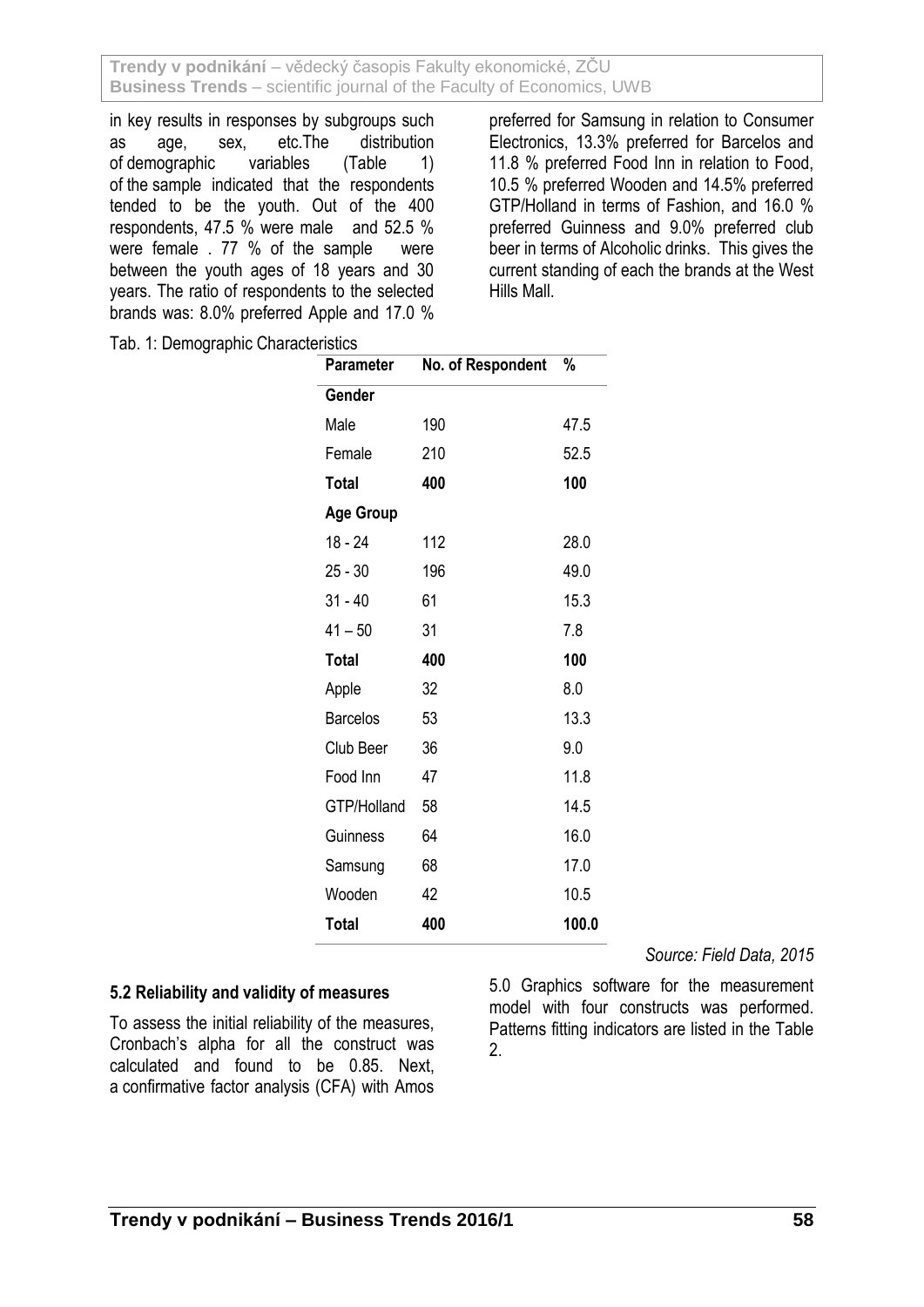| Tab. 2: Measuring patterns fitting overall indicators |                                   |      |      |      |                                                   |  |  |  |
|-------------------------------------------------------|-----------------------------------|------|------|------|---------------------------------------------------|--|--|--|
|                                                       | Variables/Indicators Brand equity |      |      |      | Price Premium Brand Preference Purchase Intension |  |  |  |
|                                                       | <b>CMIN/DF</b>                    | 1.52 | 2.36 | 1.83 | 2.33                                              |  |  |  |
|                                                       | <b>RMR</b>                        | 0.01 | 0.02 | 0.02 | 0.01                                              |  |  |  |
|                                                       | GFI                               | 0.91 | 0.96 | 0.90 | 0.94                                              |  |  |  |
|                                                       | <b>AGFI</b>                       | 0.92 | 0.90 | 0.98 | 0.98                                              |  |  |  |
|                                                       | IFI                               | 0.90 | 0.93 | 0.99 | 0.95                                              |  |  |  |
|                                                       | <b>CFI</b>                        | 0.95 | 0.92 | 0.96 | 0.97                                              |  |  |  |

Table 2 indicated that all criteria met the recommended values in the measuring patterns and related Factor loadings were all more than 5%, and the significance level is 0.000.

*Source: Field Data, 2015*

the statistical significance of the proposed relationships between brand equity and its dimensions. Table 3 shows the model overall fittings indicators.

#### 1. **STRUCTURAL MODEL**

Based on the study hypotheses, a structural equation modeling was developed to assess

Tab. 3: The Model Fitting Indicators

| Variables      | <b>Indicators</b> |
|----------------|-------------------|
| <b>RMR</b>     | 0.002             |
| PCFI           | 0.63              |
| IFI            | 0.97              |
| CFI            | 0.98              |
| <b>TLI</b>     | 0.96              |
| NFI            | በ 98              |
| AGFI           | 0.96              |
| GFI            | 0.97              |
| <b>RMSEA</b>   | 0.04              |
| <b>CMIN/df</b> | 1.93              |

Amos output results (Table 3) in model standard estimation section indicate that path analysis model is a suitable model. CMIN/df is 1.93 which is acceptable. RMSEA rate is equal to 0.04 which is appropriate, GFI and AGFI and other three variables of NFI, CFI, TLI and IFI rate are all more than 95%. And finally RMR rate indicate approximately zero rate. Fitting indicators for all patterns is in the acceptance area and these indicators reveal a good pattern fitting by data and the collected data support the pattern well.

The study tested the relationship between the antecedents and the result is presented in *Source: Field Data, 2015*

Table 4. The estimated model results supported three of the four hypotheses as shown in the Table 4.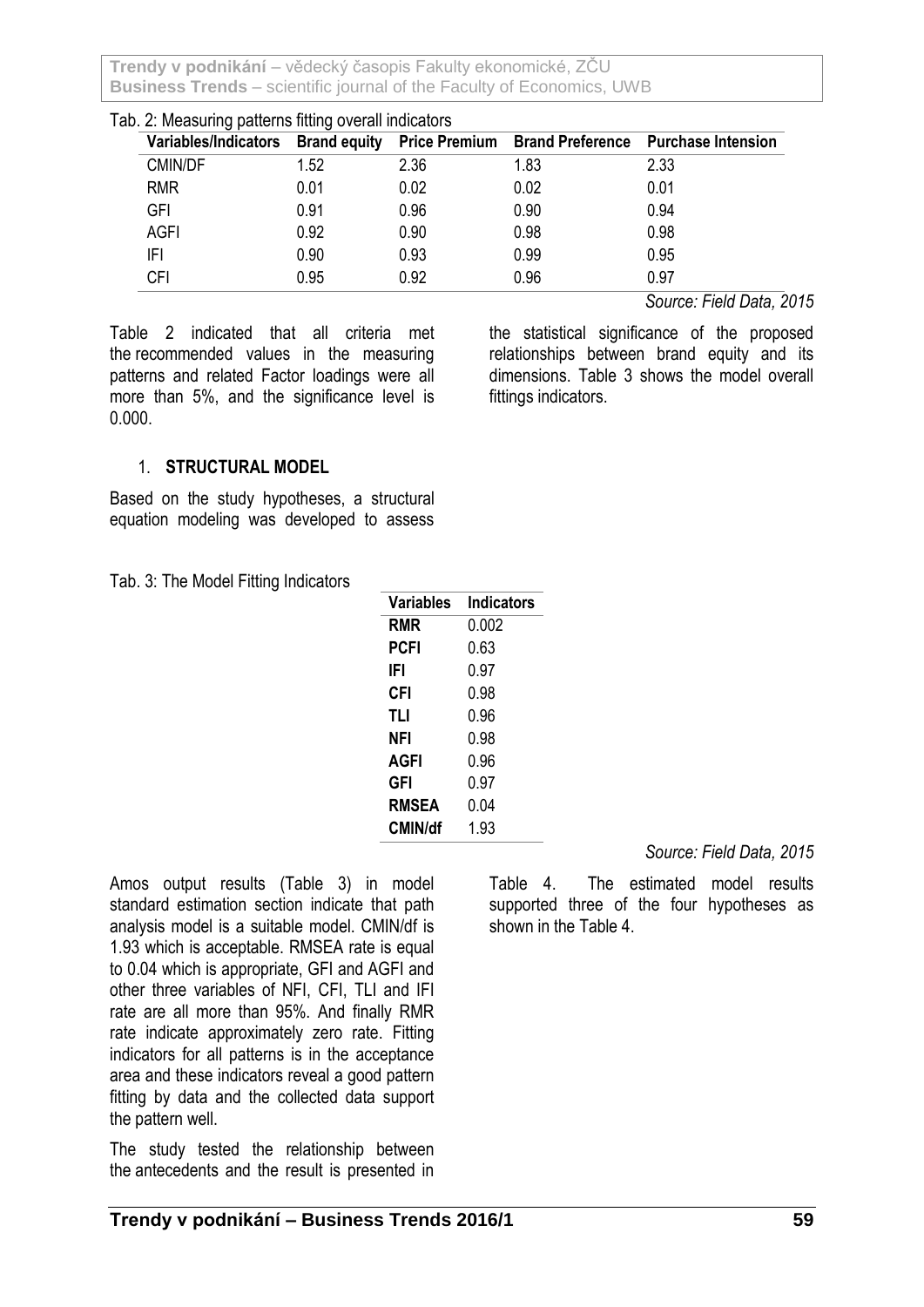| <b>Hypothesis</b> | <b>100. 1.11000110 01 111001110000 10011119</b><br>Relationship | <b>Standard</b><br>coefficient | $\qquad \qquad -$<br>value | p - value    | <b>Results</b> |
|-------------------|-----------------------------------------------------------------|--------------------------------|----------------------------|--------------|----------------|
| $H_1$             | Brand equity - Price Premium                                    | $-0.06$                        | $-0.87$                    | > 0.05       | Unsupported    |
| H <sub>2</sub>    | Brand equity - Brand preference                                 | 0.47                           | 4.01                       | $\leq 0.001$ | Supported      |
| $H_3$             | Brand equity - Purchase Intension                               | 0.48                           | 3.67                       | < 0.001      | Supported      |
| $H_4$             | Brand preference - Purchase Intension                           | 0.47                           | 3.43                       | $\leq 0.001$ | Supported      |

### Tab. 4: Results of hypotheses testing

#### **DISCUSSION AND CONCLUSION**

The present study has analyzed consumer brand equity on consumer response. The basic objective was to understand customer based brand equity and examine the effect of brand equity on consumers' willingness to pay price premiums, consumers' attitude towards brand preference and purchase intention. The researcher formulated four hypotheses that relate brand equity to price premiums, brand preference and purchase intensions.

Although these findings do not completely support all hypotheses, the study found brand preference and purchase intension are significantly related brand equity. However, consumers' willingness to pay price premiums and brand equity were found not to be significantly related, indicating that having a brand name is not a guarantee to place premiums on the product. This result is inconsistent with some earlier studies (example, Lassar et al., 1995; Netemeyer et al., 2004, Hoeffler and Keller, 2003; Keller and Lehmann, 2003)

To improving and encouraging products brand equity, it is important to establish the fact that different brand equity dimensions contribute to the overall equity in different ways, and that a relationship exists among the dimensions. Marketing managers who are often restricted due to limited resources (e.g. money, time, and manpower) to implement branding strategies, can make good use of the findings of this study by prioritizing and allocating resources across

#### *Source: Field Data, 2015*

the various dimensions. The study is limited to only the West Hills Mall. Future research needs to be done among the various regions in Ghana because of the cultural difference that exist among the various regions in Ghana which would influence consumer utility and preference.

#### **REFERENCES**

Aaker, D. (1991), Measuring Brand Equity: Capitalizing on the Value of a Brand Name, The Free Press, New York, NY.

Abimbola, T. and Kocak, A. (2007), "Brand, organizational identity and reputation: SMEs as expressive organizations, a resource based perspective", International Journal of Qualitative Market Research, Vol. 10 No. 4, pp. 416-430.

Abimbola, T. and Vallaster, C. (2007), "Brand, organizational identity and reputation in SMEs: an overview", Qualitative Market Research: An International Journal, Vol. 10 No. 4, pp. 341-348.

Ahmed, Z. U., Johnson, J. P., Pei Ling, C., Wai Fang, T., & Kah Hui, A. (2002). Country‐of‐origin and brand effects on consumers' evaluations of cruise lines. International Marketing Review, 19(3), 279– 302.

Ahmed, Z. U., Zbib, I. J., Sikander, A., Gilbert, R., & Noujaim, R. G. (2012). Does country of brand origin ( COBO ) matter for the Lebanese consumers ?

Anderson, J.C. & Gerbing, D.W. (1988), "Structural equation modeling in practice: a review and recommended two-step approach",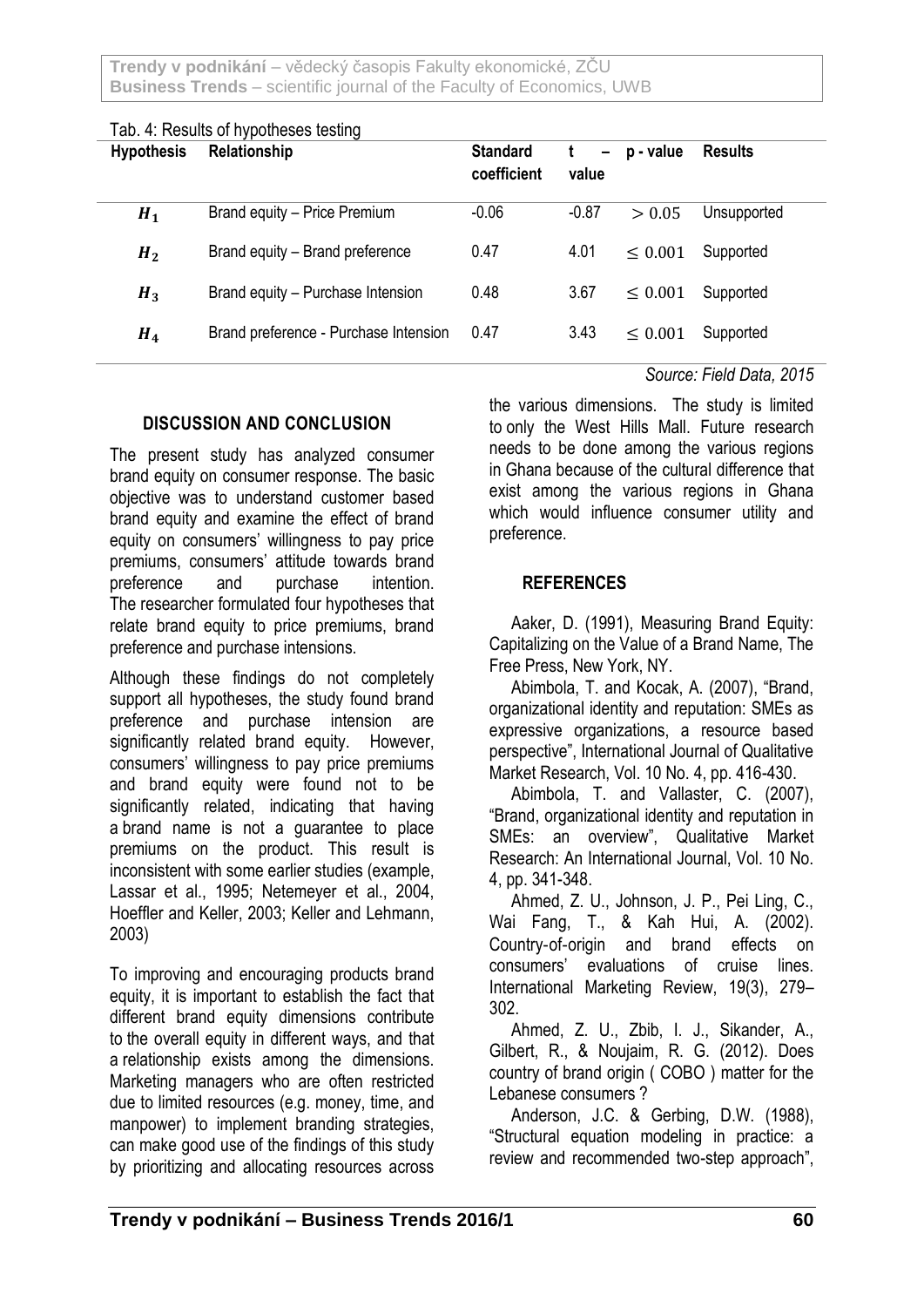Psychological Bulletin, Vol. 103 No. 3, pp. 411- 23

Asamoah, E. S. (2014). "Customer based brand equity (CBBE) and the competitive performance of SMEs in Ghana", Journal of Small Business and Enterprise Development, Vol. 21 Iss 1 pp. 117 - 131

Baldauf, A., Cravens, K.S. & Binder, G. (2003), "Performance consequences of brand equity management evidence from organizations in the value chain", Journal of Product and Brand Management, Vol. 12 No. 4, pp. 220-236.

Balmer, J.M.T. & Gray, E.R. (2003), "Corporate brands: what are they? What of them?", European Journal of Marketing, Vol. 37 Nos 7/8, pp. 972-997.

Bar-Haim, G. (1987), "The meaning of Western commercial artifacts for eastern European youth", Journal of Contemporary Ethnography, Vol. 16 No. 2, pp. 205-26.

Beaudoinmary, P., Mooreronald, A., & Beaudoin, P. (2006). Young fashion leaders ' and followers ' attitudes toward American and imported apparel.

Bluemelhuber, C., Carter, L. L., & Lambe, C. J. (2007). Extending the view of brand alliance effects. International Marketing Review, 24(4), 427–443.

Boyle, E. (2003), "A study of entrepreneurial brand building in the manufacturing sector in the UK", Journal of Product & Brand Management, Vol. 12 No. 2, pp. 79-93.

Brengman, M., & Willems, K. (2009). Determinants of fashion store personality: a consumer perspective. Journal of Product & Brand Management, 18(5), 346–355.

Buil, I., Martínez, E., & Chernatony, L. De. (2013). The influence of brand equity on consumer responses.

Calvo Dopico, D., & Calvo Porral, C. (2012). Sources of equity in fashion markets. Journal of Product & Brand Management, 21(6), 391–403.

Cass, A. O., & Siahtiri, V. (2014). Are young adult Chinese status and fashion clothing brand conscious ?

Cobb-Walgren, C., Ruble, C.A. & Donthu, N. (1995), "Brand equity, brand preference and purchase intent", Journal of Advertising, Vol. 24 No. 3, pp. 25-40.

De Chernatony, L. & Drury, S. (2006), "The effects of service brand extensions on corporate image: an empirical model", European Journal of Marketing, Vol. 40 Nos 1/2, pp. 174-197.

Delgado-Ballaster, E. & Munuera-Aleman, J. L. (2005), "Does brand trust matter to brand equity?", Journal of Product & Brand Management, Vol. 14 No. 3, pp. 187-196.

Diamantopoulos, A., Smith, G., & Grime, I. (2005). The impact of brand extensions on brand personality: experimental evidence. European Journal of Marketing, 39(1/2), 129– 149.

Elena, D.-B. & Jose, L. M.-A. (2005), "Does brand trust matter to brand equity?", Journal of Product & Brand Management, Vol. 14 No. 3, pp. 187-196.

Elena Villar, M., Ai, D., & Segev, S. (2012a). Chinese and American perceptions of foreign‐name brands. Journal of Product & Brand Management, 21(5), 341–349.

Elena Villar, M., Ai, D., & Segev, S. (2012b). Chinese and American perceptions of foreign‐name brands. Journal of Product & Brand Management, 21(5), 341–349.

Farquhar, P. H. (1989), "Managing brand equity", Marketing Research, Vol. 1, pp. 24-33.

Fetscherin, M., & Toncar, M. (2009). Country of Origin Effect on U. S. Consumers ' Brand Personality Perception of Automobiles from China and India.

Fishbein, M. & Ajzen, I. (1975), Belief, Attitude, Intention and Behavior: An Introduction to Theory and Research, Addison-Wesley, Reading, MA

Godey, B., & Lai, C. (2011). Construction of international brand portfolios: impact on local brands. Journal of Product & Brand Management, 20(5), 402–407.

Grace, D., & Cass, A. O. (2006). Brand associations : looking through the eye of the beholder.

Hamann, D., William, R.L. Jr and Omar, M. (2007), "Branding strategy and consumer hightechnology product", Journal of Product & Brand Management, Vol. 16 No. 2, pp. 98-111.

Herstein, R., Berger, R., & Jaffe, E. D. (2014). How companies from developing and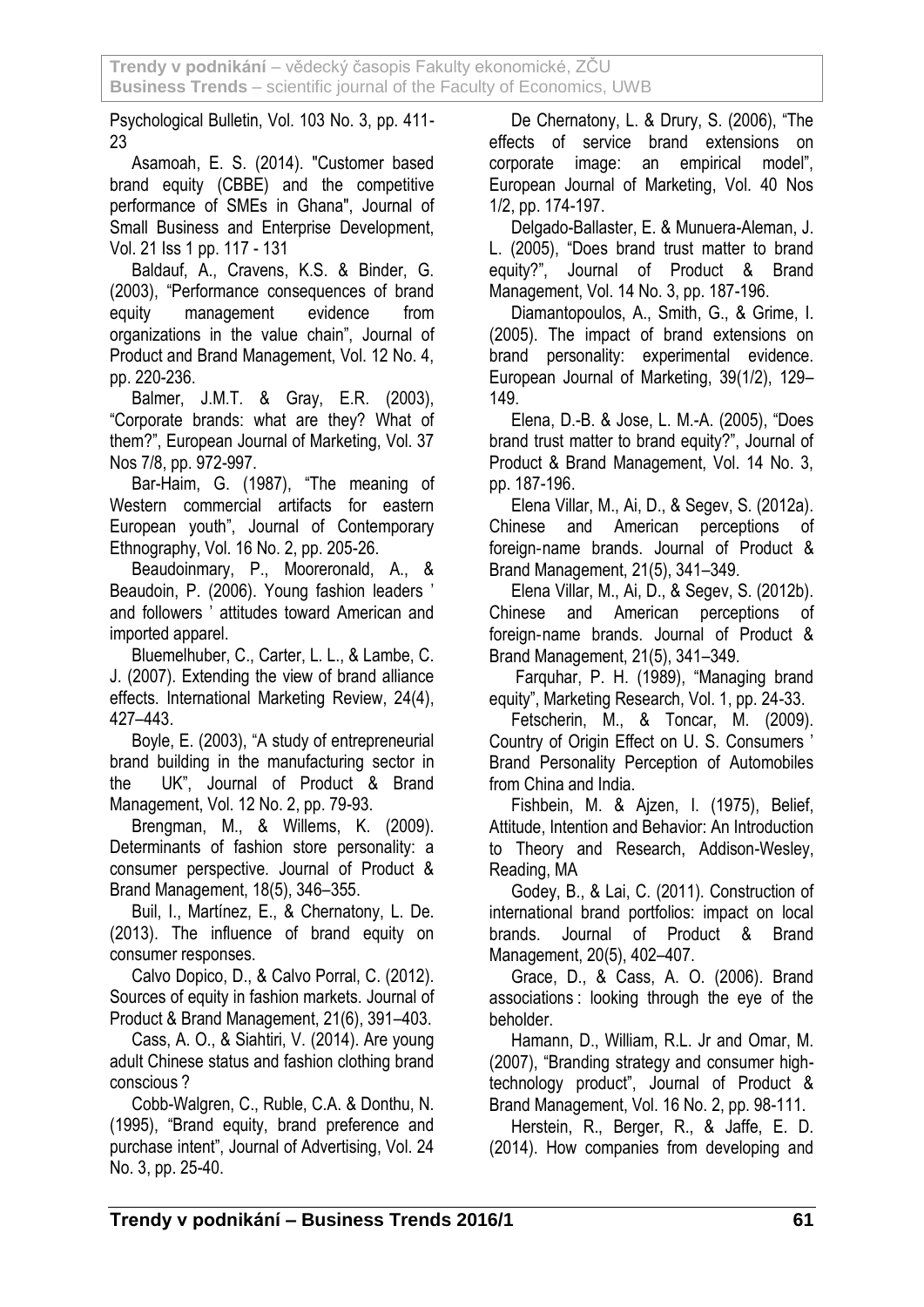emerging countries can leverage their brand equity in terms of place branding

Hill, J. (2001), "A multidimensional study of the key determinants of effective SME marketin activity: Part 1", International Journal of Entrepreneurial Behavior and Research, Vol. 7 No. 5, pp. 171-204.

Hill, J. & Wright, L. T. (2001), "A qualitative research agenda for small to medium-sized enterprises", Marketing Intelligence & Planning, Vol. 19 No. 6, pp. 432-443.

Hoeffler, S. & Keller, K. K. (2003), "The marketing advantages of strong brands", Brand Management, Vol. 10 No. 6, pp. 421-45.

Hoek, J., Kearns, Z. & Wilkinson, K. (2003), "A new brand's behaviour in an established market", Journal of Product & Brand Management, Vol. 12 No. 1, pp. 52-65.

Hur, W., Ahn, K., & Kim, M. (2011). Building brand loyalty through managing brand community commitment. Management Decision, 49(7), 1194–1213.

Kamakura, W. A. & Russell, G.J. (1993), "Measuring brand value with scanner data", International Journal of Marketing Research, Vol. 10, pp. 9-21.

Kapferer, J. N. (1997), Strategic Brand Management, Kogan Page, Dover, NH

Keller, K. L. (1993), "Conceptualizing, measuring and managing customer-based brand equity", Journal of Marketing, Vol. 57, pp. 1-22.

Keller, K.L. (2003), Strategic Brand Management, Prentice Hall, Upper Saddle River, NJ

Keller, K.L. & Lehmann, D.R. (2003), "How do brands create value?", Marketing Management,May/June, pp. 27-31.

Keller, K.L. & Lehmann, D.R. (2006), "Brands and branding: research findings and future priorities", Marketing Science, Vol. 25 No. 6, pp. 740-59.

Kim, J.-H. & Hyun, Y.J. (2011), "A model to investigate the influence of marketing-mix efforts and corporate image on brand equity in the IT software sector", Industrial Marketing Management, Vol. 40, pp. 424-38

Kim, H., Kim, W. G., & An, J. a. (2003). The effect of consumer-based brand equity on firms' financial performance. Journal of Consumer Marketing, 20(4), 335–351.

Kinra, N. (2006), "The effect of country-oforigin on foreign brand names in the Indian market", Marketing Intelligence & Planning, Vol. 24 No. 1, pp. 15-30

Kirmani, A.& Baumgartner, H. (2000), "Reference points used in quality and value judgments", Marketing Letters, Vol. 11 No. 4, pp. 229-34

Kron, J. (1983), Home-Psych: The Social Psychology of Home and Decoration, Potter, New York, NY

Kumar, A., Lee, H.-J. & Kim, Y.-K. (2009), "Indian consumers' purchase intention toward a United States versus local brand", Journal of Business Research, Vol. 62 No. 5, pp. 521-7

Lassar, W., Mittal, B. & Sharma, A. (1995), "Measuring customer based brand equity", Journal of Consumer Marketing, Vol. 12 No. 4, pp. 11-19.

Lee, J.-S. & Back, K.-J. (2010), "Reexamination of attendee-based brand equity", Tou r i s m Ma n a g e me n t , Vol. 31, pp. 395-401

Lee, M., Knight, D., & Kim, Y. (2008). Brand analysis of a US global brand in comparison with domestic brands in Mexico, Korea, and Japan. Journal of Product & Brand Management, 17(3), 163–174.

Leiser, M. (2004), "Understanding brands value: advancing brand equity tracking to brand equity management", Handbook of Business Strategy, Vol. 5 No. 1, pp. 217-221.

Leuthesser, L., Kohli, C.S. & Harich, K.R. (1995), "Brand equity: the halo effect measure", European Journal of Marketing, Vol. 29 No. 4, pp. 57-66

Liu, F., Li, J., Mizerski, D., & Soh, H. (2012). Self-congruity, brand attitude, and brand loyalty: a study on luxury brands. European Journal of Marketing, 46(7/8), 922–937.

Low, G. S., & Lamb, C. W. (2001a). The measurement and dimensionality of brand associations.

Maronick, T.J. (1995), "An empirical investigation of perceptions of 'Made in USA' claims", International Marketing Review, Vol. 12 No. 3, pp. 15-30